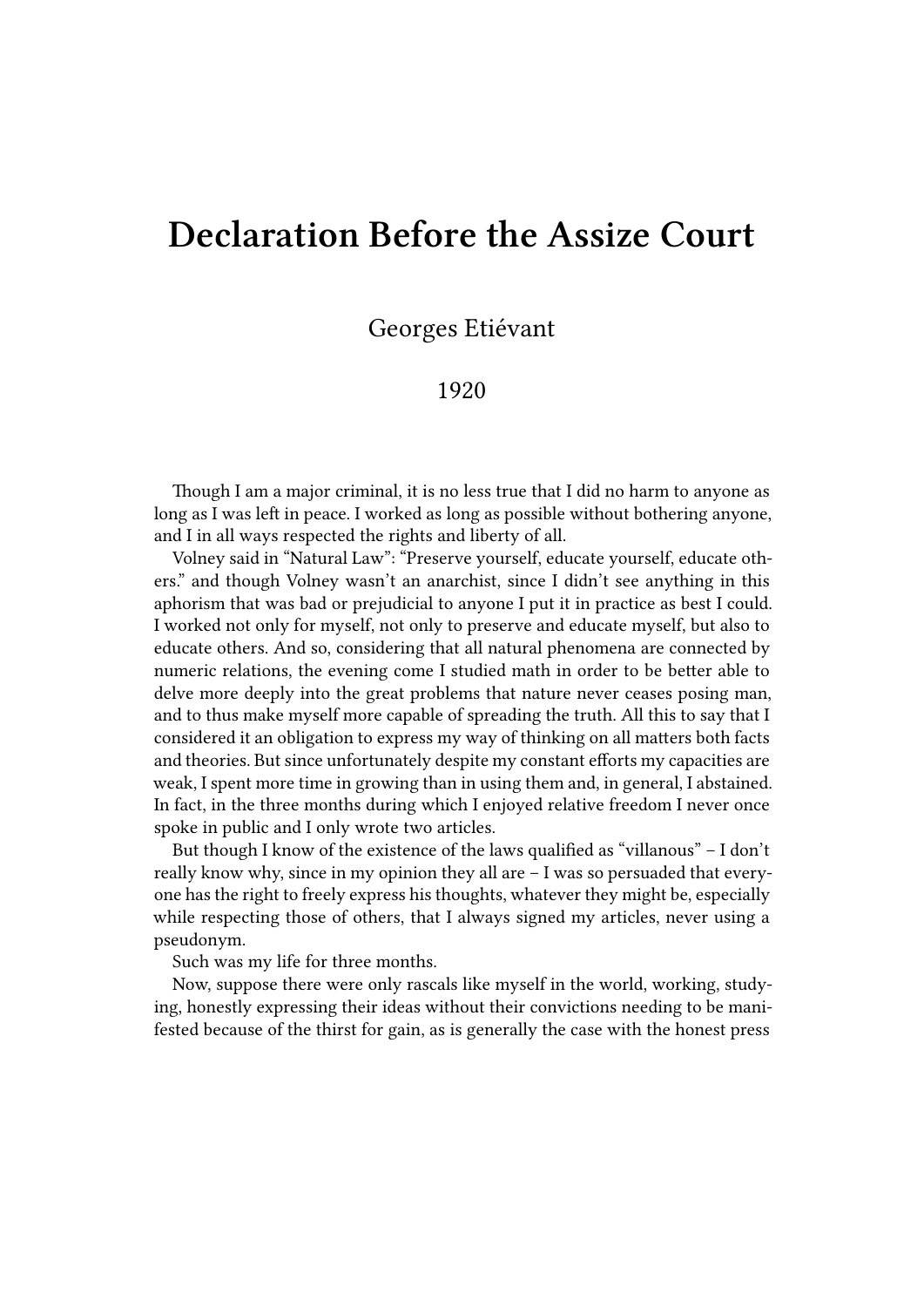and, finally, while respecting the rights and freedom of all, as I did. Suppose, I say, that there was no longer a single honest man, nor magistrate of integrity, nor brave general, nor honorable deputy; finally, not a single honest man. Tell me then what ill would be the results for humanity? Even though I had done harm to no man, it is no less clear that things could not go on in this way. Where would we be headed if it were possible to not have the same opinion as the leaders; if it were possible to raise one's voice for some other reason than that of joining in the choir of thuriferaires of the social order we have the good fortune of living under; if one could defend with impunity the defeated, the weak, those who are the victims of laws, and this with the aggravating circumstance of doing it for nothing, purely from conviction, without these unfortunates having a millionaire family to support them? It was scandalous! Not only to not cry out against the ignorant, but to go so far as to claim that if the unfortunate Aliboron gave a few good kicks to those who want his death that this act of revolt would be an act of legitimate defense. Yes, I went so far as to say in an article that every act of revolt is an act of legitimate defense.

This was intolerable and even more intolerable because there was no way of demonstrating the contrary. I could accept this if I'd emitted an absurd idea that could have been refuted, but I allowed myself to be right. Such an act of daring couldn't go unpunished, for I was obviously wrong to be in the right and they made me see this by condemning me to end my days in the swamps of Guyana. But by some mischance it happened that that didn't please me, and the demonstration of my errors not having seemed clear and peremptory to me I didn't care to allow myself to be killed without defending myself. This was certainly a signal evil which all the lovers of order had to find scandalous**.** If those who decreed that all those individuals who don't think like them about certain facts should be put in prison or sent to the penal colonies in the name of freedom, equality, and fraternity had only expressed their opinions openly it would have been forgivable for me to rebel: it would have been arbitrary. But they had been careful to write it under the heading "law," and I had to let them do what they wanted.

Nevertheless, since neither my previous condemnation nor everything that has just been said seems very convincing to me, I think it would be good to lay out our respective positions in order to see in all this on which side lie logic, reason, right and justice lies. What do you expect? For we anarchists, similar in this regard to Rousseau, we need reason in order to make our reason submit. We don't have the kind of mentality that is happy compromises between contrary principles. We love clarity and honesty. We need them to tell us upon what precise, determined, scientifically known fact they base their claim that some have the right to command, to make the law for others? Where does this right come form? Who gave it to them? It must necessarily have been a being who possessed it himself. But what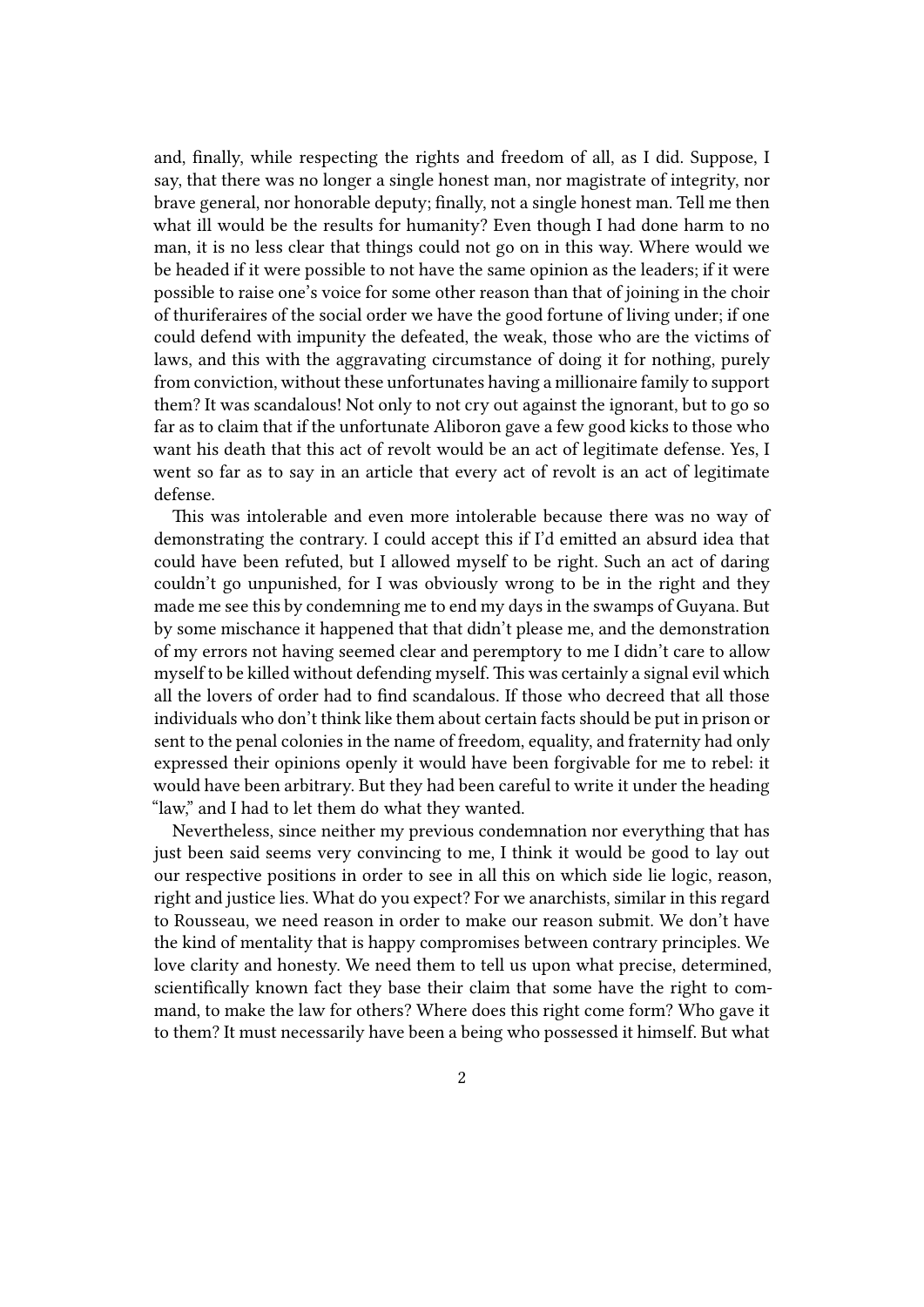is this being? What certain fact can they base themselves on in order to claim that such a being exists? Has modern science not cast into the realm of fiction the metaphysical concepts of cause? Has God not become for them, in the expression of the famous geometrician Laplace a useless hypothesis? And even if you were to make us see for certain that there is a being of a nature superior to ours, with rights superior to ours, you would not be any further along, for you would have to show that he really gave you the right to command.

For, this right to make the law, did he give it to one or many? By what certain signs will we recognize those we must obey? If there are any who have positive and undeniable titles, let them appear and show them. Where is the legitimate power among all those that have succeeded each other? All have claimed to have the right to make laws: did they really have it? Does the right pass from one to another by the chance event of revolutions or coups d'état? God's judgment, which you have found absurd between two individuals, will you call it reasonable between two collectivities? And these collectivities having the right to enslave each other as a result of the chance outcome of combat, will they be two individuals or more? For in the end, we have to fix a limit at which oppression will be reputed legitimate. But what will we base ourselves on to say, for example, that twenty men don't have as much right to make the law for fifteen as 20 million do for 15 million.

Do you not see that instead of embarrassing oneself with these interminable difficulties it would be simpler, more in conformity with the nature of man who is, from the point of view of positive science, but a temporary aggregation of atoms of many simple bodies; that it would be, I say, more logical and just to proclaim, like us, that no one has the right to command anyone, that oppression can never be legitimate, that subjection of one by 100 million is as unjust as the subjection of 100 million by only one? Who would dare to say that the vanquished, that the weak are always wrong, and that right is always with might and is intermingled with it?

I know well that if the leaders don't say this it's because they fear an explosion of indignation among their slaves, it's because they know that their empire is constructed of lies and that they are only strong because of the stupidity of the people, lulled by grand phrases, fooled by vain promises, tricked by odious comedies, stupefied by an inept morality.

When we want to go to the heart of the matter, when we want to examine the titles of the leaders, when we ask upon what their superior rights are based , they show their gendarmes the same way that Ximenes showed his cannons.

I will thus be allowed to think and say that, if humanity's masters have never, at any time and among any people, opposed any good reason to those who rose up against their will; if their "ultima ratio" has always been their machines of war,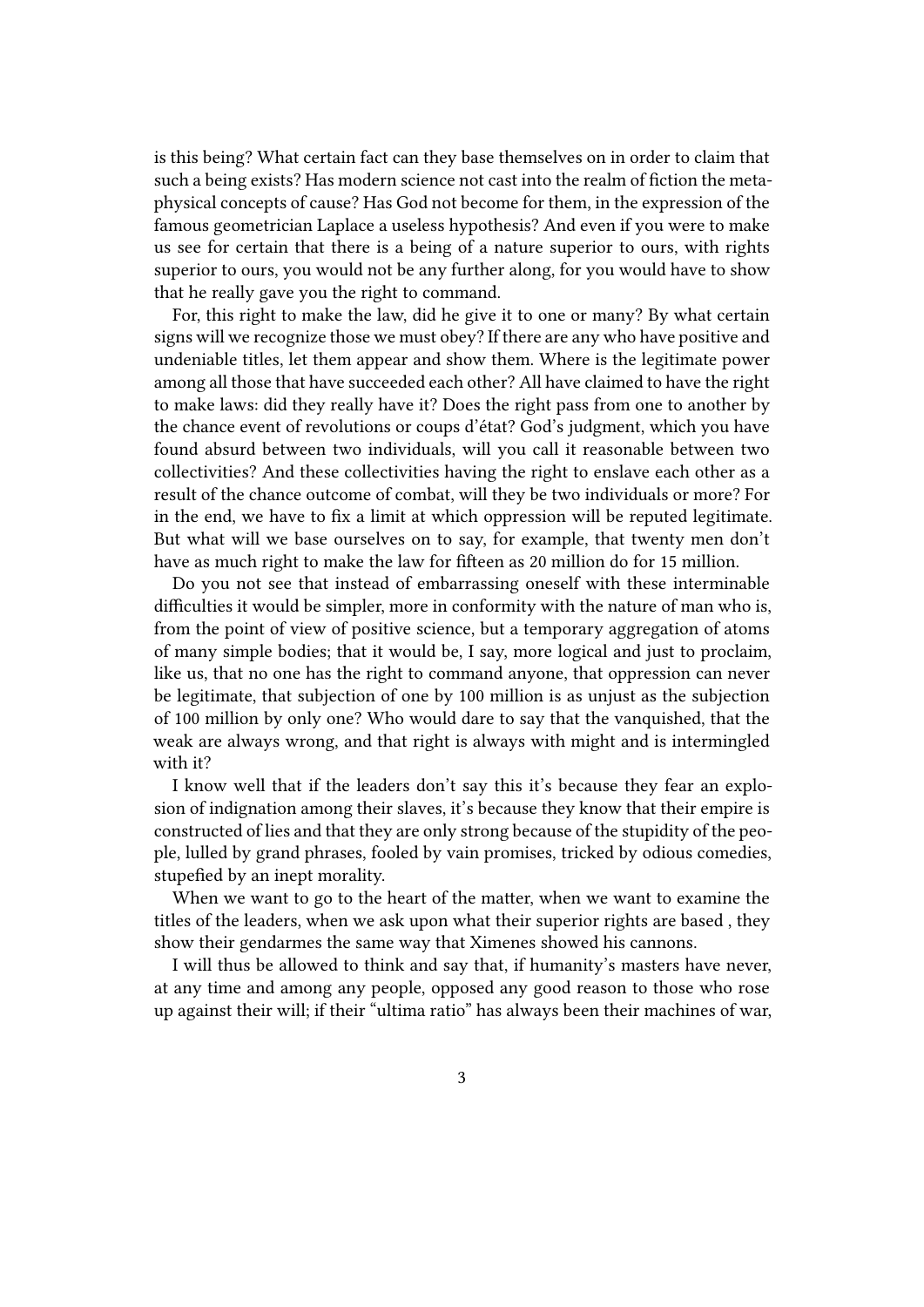their prisons, their stakes and guillotines, it's not because the good will and talent was lacking for finding others, but rather because there are none.

You don't and you thus never will have positive titles conferring upon you rights superior to ours. We thus have, and we will always have the right to rebel against all forms of power they want to impose on us, against the whims of the legal will of whoever it may be. We always have the right to repel force by force, for we who respect the rights and freedom of all can legitimately have ours respected by whatever means necessary.

This is what several among us have attempted to do at various times, with more courage than luck, and it's what others, who will be increasingly numerous as the light of science spreads and as the truth becomes better known, will certainly attempt in the future. For we don't recognize and we will never recognize your so-called authority as long as you have not given a clear and precise demonstration of its existence, and long as you do not say upon what precise, determined, scientifically known facts you rely to claim that you have the right to make the law for us. These acts of legitimate revolt against pretentions that rest on no law, you have qualified as crimes. If it was your right to qualify them so, was it not ours to show that the crime didn't come from us? That the first attack on the inalienable rights of individuals didn't come from our side, but from yours?

But when, as partisans of free discussion we have wanted to defend ourselves, when we have wanted to make known to all that your accusations were all lies, you fled public debate, you forbade us any defense by a law that placed a seal on the iniquity of all the others. Has such a cynical trampling on rights and equity ever been seen before?

I sought to make known, in the article incriminated, that the act of oppression being necessarily prior to the act of revolt, the latter could only be an act of legitimate defense and that it is not we who began the tragic dispute.

And what did you oppose to these reasons? Nothing! Do you think a condemnation is so conclusively in your favor?

As long as humanity has existed there have been men who have claimed to have the right to command others, who have taken advantage of the naïveté of the latter to live at their expense. Who sometimes, under the fallacious pretext of making them happy, sometimes under that of having a divine mission, have imposed their will on them. Throughout history we have seen them rest their power and base their authority on the most absurd prejudices, on the most vulgar superstitions, carefully maintained by them among their slaves.

But thanks to the progress of modern science, which has torn the rags from the metaphysical idols and which, the torch of truth in hand, has set in flight all the phantoms ignorance and error have given birth to, we have finally seen that you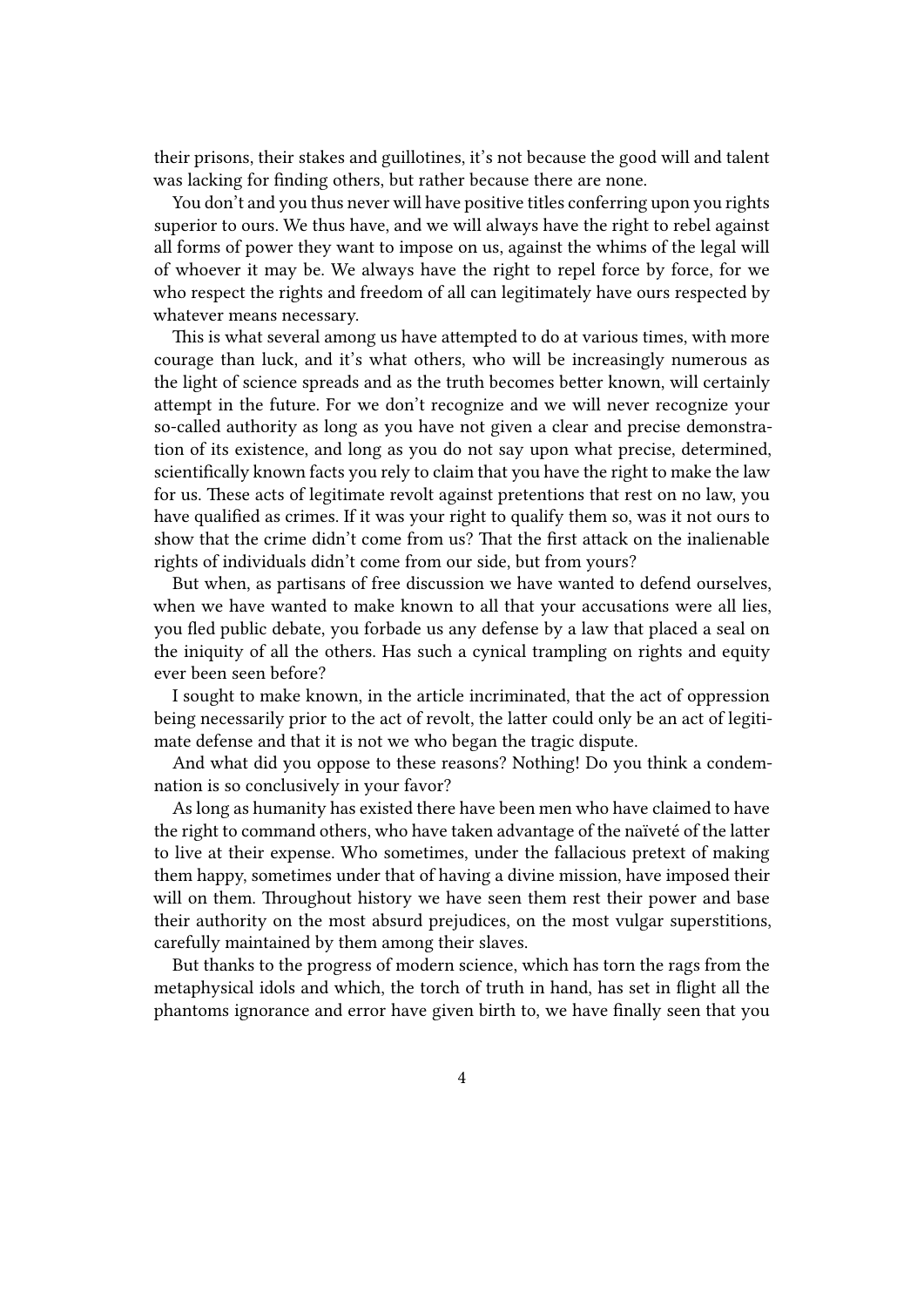don't have, that you can't have the right to command us. It is uncontestable that you don't have it. Yet despite this, you want to constrain us to obey by force!

And when we repel force with force, is it not obvious that it isn't we who began the violence; is it not obvious, as I said, that it isn't the anarchist hare that began?

You want to pitilessly crush the others, exploit them, subject them to your will, enjoy your beatitudes thanks to the contrast with their distress, insult them with your alms, trample on their human dignity, and if, by chance, a few of them, more enlightened concerning their rights, finally rebel against so much suffering and so many ignominies, you call them criminals! And if they want to protest against that lying accusation, you suppress them!

On which side is justice and equity in all this?

You have almost unlimited means of publicity in order to spread your accusations, but you know so well that they have no basis, you know so well that your so-called superior rights don't stand up under examination, that you want to forbid us any defense.

For finally, what had I done that my destruction should be so zealously pursued? I had simply sought to repel your accusations against us! Was this not my right? To tell me no, because the law prohibits it, means resolving the question by a question. What? Individuals have the sovereign right to prevent those who don't think like them from expressing their ideas? I ask you; on what do you base yourselves on in order to claim that people could have so exorbitant a right? They want to have the right to accuse us, to insult us, and if we raise our voices to defend ourselves, they shout at us: "You make excuses for acts qualified as crimes." They send us to die in prison or in the penal colonies, and they call this justice.

And see how in all this there is a partisan position to stifle the truth, since they fear the light, since they fear discussion of principle in broad daylight, in public. Not only do they not want to allow us to speak publicly, not only have they decided to sentence us in closed session so that our protests not reach the ears of the public, which implicitly supposes that they want to mislead them, but they even distrusted the jury itself! Even though its composition was exclusively bourgeois, even though it was composed solely of people having a direct interest in the maintenance of the current order of affairs, they were afraid of its independence and they sent us before a correctional tribunal, because they know that our condemnation there is assured in advance.

It is thus in these conditions and by virtue of such principles of justice that I was condemned to relegation for having wanted to repel the accusations they make against us without the least appearance of reason.

(Here Etievant read the incriminating and condemned article, published in LE LIBERTAIRE under the title "The Hare and the Hunter.")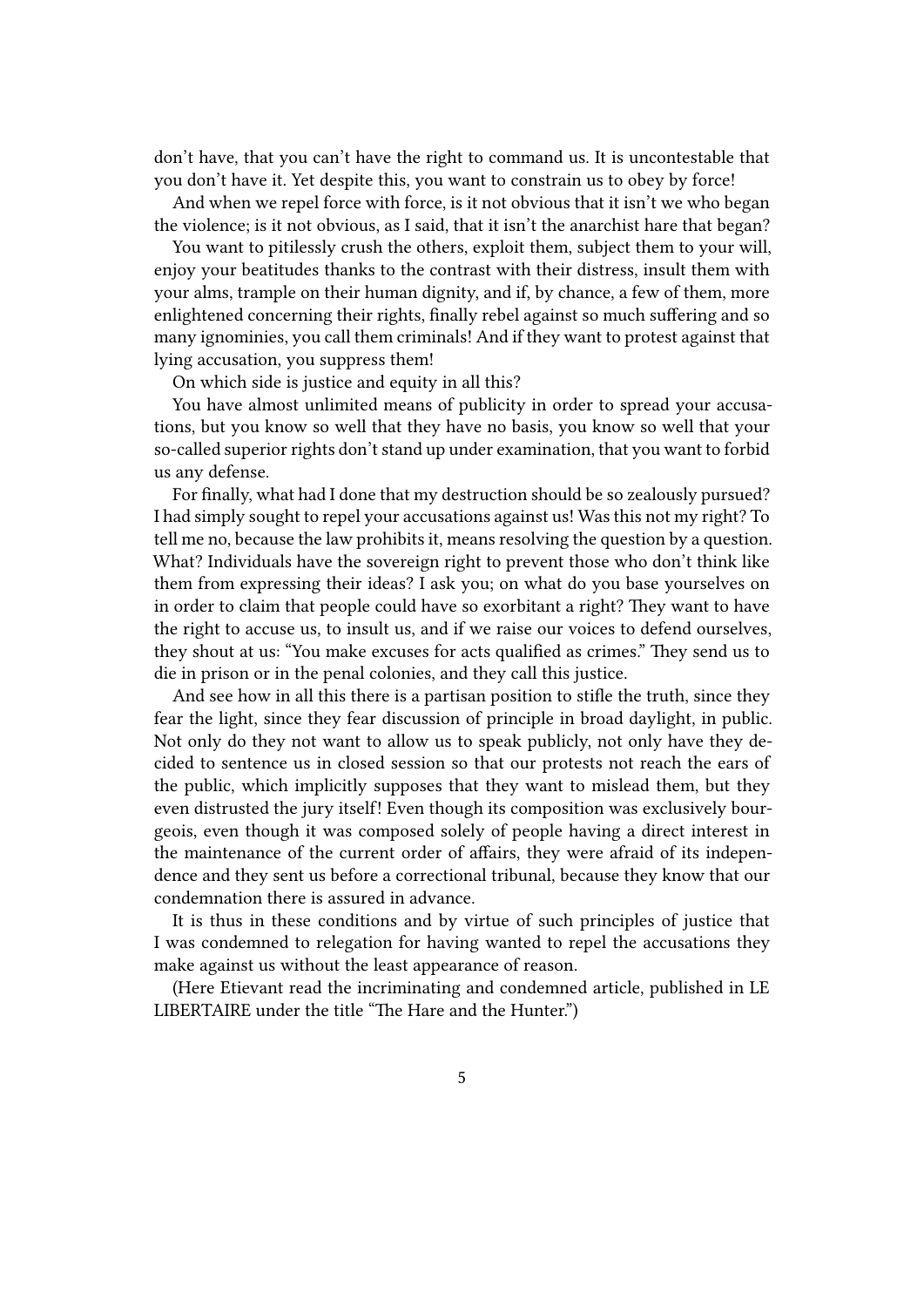To justify what I advanced in that article I will strictly rely on figures taken from works of partisans, of defenders of the current social order and from official statistics. For if our adversaries are unable to cite a single precise fact to support their pretentions to impose a yoke on us, we don't lack for those that legitimize our revolt.

Don't think I'm going to reproach you for the bloody hecatombs which, from time to time, leaders have carried out in order to maintain their supremacy. No! In sociology as in geology it is the slow-working causes, or to phrase it better, regular causes that produce the most considerable effects. These are the ones whose constant action escapes us at first sight. In general we only pay attention to accidents which, by their very rarity, strike us the most.

And in fact, what are the 20,000 dead of June '48, the 40,000 of May '71 when we compare them to the annual number of victims of or social organization? Nothing, absolutely nothing! It's even almost nothing if we compare them to the number of victims every year in France alone.

An economist and statistician, M. Vaccaro, in a work entitled "Humanity's Fight for Life" says that between 1828 and 1846 infant mortality in working class families in Manchester was 97%; in Brussels infant mortality was 54% among the poor and 6% among the rich; and in Berlin the figures corresponded to 35% and 5.5%.

Another economist, Cooper, informs us that of 1,000 births there are 941 still alive among the rich after five years, and only 655 among the poor; after 20 years 855 and 556; after 50 years 557 and 283.

If I quote these figures it's because a partisan of the current order, M. Novicov, relies upon them in attempting to scientifically justify the economic order we are suffering under, and this by virtue of Darwin's theories. The author in question claims, in fact, to demonstrate in a passage in his book "The Future of the White Race" that social selection is made in the same way as natural selection and by identical means. Unfortunately, logic carries the day and the facts are too clear to be denied. And so M. Novicov destroys his own argument by a simple parenthetic remark when he says, in comparing social selection and natural selection: "As we see, elimination is carried out from below in both cases. Those who fall into the lower depths of society are those who have (all things being equal) the fewest psychic qualities: force of will, orderly spirit, activity, etc." And he doesn't see that it is precisely because things are never equal in current society that social selection differs in essence from natural selection. What is more, if he speaks to us of those who have fallen into the lower depths of society he says nothing of those who were born there, for it would be difficult to attribute this fact to their lack of an orderly spirit. We thus see that contrary to what the author claims, the economic process is not currently identical to the biological process. But whatever the case,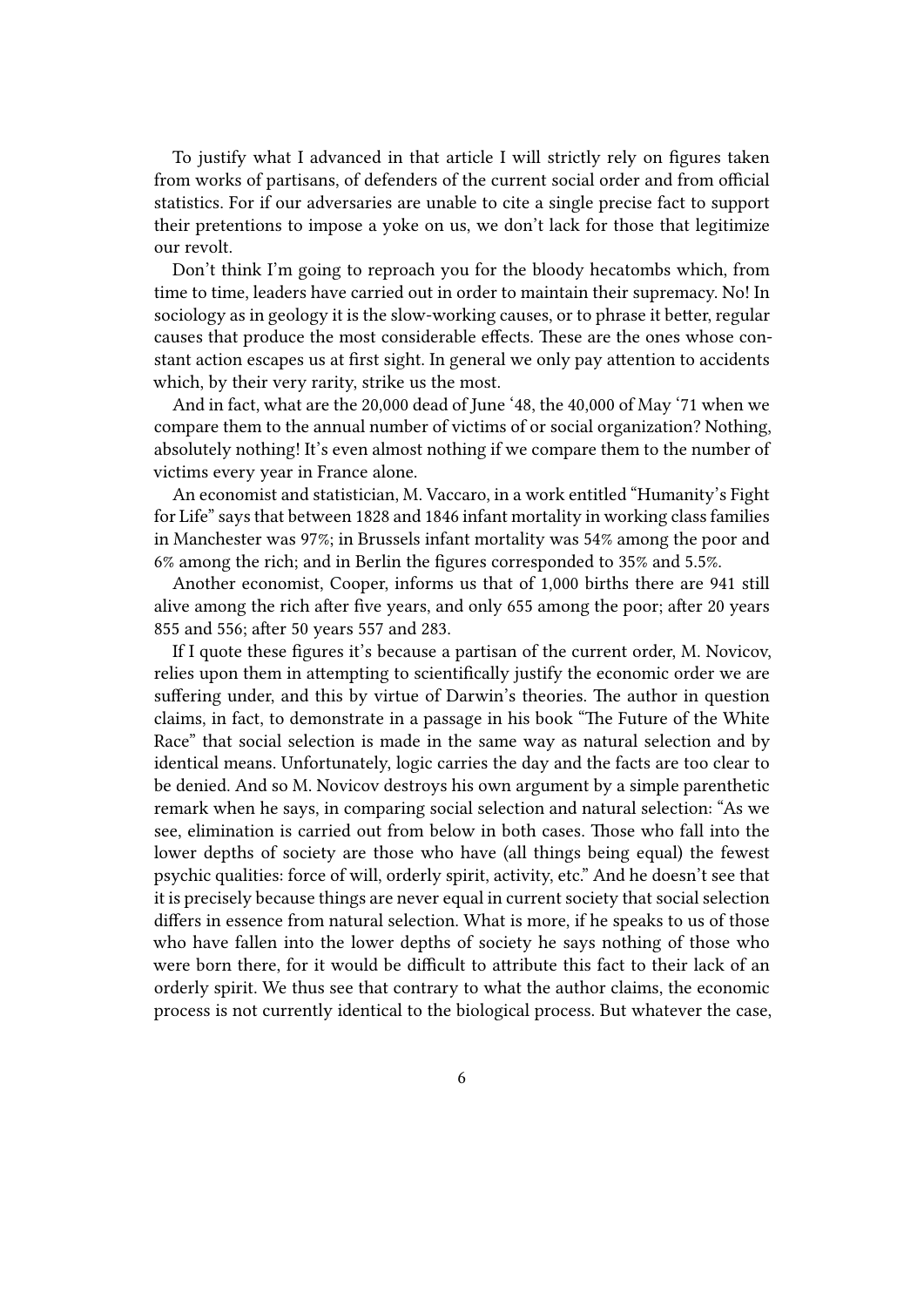the figures remain, and since I took them from the works of our adversaries I can't be accused of partisanship or exaggeration.

Thus, these figures show how deadly, for the majority of humanity, the current economic organization is. You claim, I know, that poverty isn't the result of this organization, but rather of the vices and laziness of the individuals sunk in it.

In order to see what is truly the case, it suffices to employ the reasoning used in geometry, in order to know if a given quantity is or isn't independent of another.

Let us suppose then that in place of the men who currently exist there fell from heaven a race having all possible and imaginable virtues. Let us suppose that these virtuous beings were all equally strong, equally intelligent, equally active, and let us suppose even more that they equally share all wealth.

I say, then, that by the sole fact of this sharing out, by the sole fact that they would not have left property undivided, by the sole fact that they would have preserved private property, poverty and its whole train of evils will re-appear in this society of perfect beings, even though all the causes assigned them by moralists were banished.

In fact, the laws of nature continuing to act there will be more births than deaths. But in the current state of affairs, where poverty kills a great number of individuals, the excess of births over deaths is annually 14-15 million.

Since we supposed capital equally shared among individuals equally strong, equally intelligent, equally active, it is clear that the capital of each would have received equal surplus value for his labor. But as a result of the excess of births over deaths some from among them must draw from this surplus value the expense for more human beings. Thus, at the beginning of the second year some would have more capital than others.

Thus, all qualities being equal, it would be those who have the least capital who would succumb in the struggle for existence and who, despite all their virtues, would fall into the lower depths of society since, as admitted by the author previously cited, it is necessary that all things be equal for the situation to be otherwise.

The inequality in the division of wealth, and consequently the poverty of some and the opulence of others, is thus independent of the virtues or vices of individuals, and has as its primary cause the regime of private property.

That being the case, let us take the latest figures, since it is they which show the least difference in mortality between classes. They show us that in 50 years there die 274 individuals more per thousand among the poor than among the rich. So, if we see that there are 30 million proletarians in France of about 40 million inhabitants, which means there are three proletarians out of every four individuals, and this figure is not exaggerated. And if we admit that ratio of the birth rate to the population is the same in all classes, though official statistics show that this ratio is appreciably higher in the poor class, we see that of the 850,000 annual births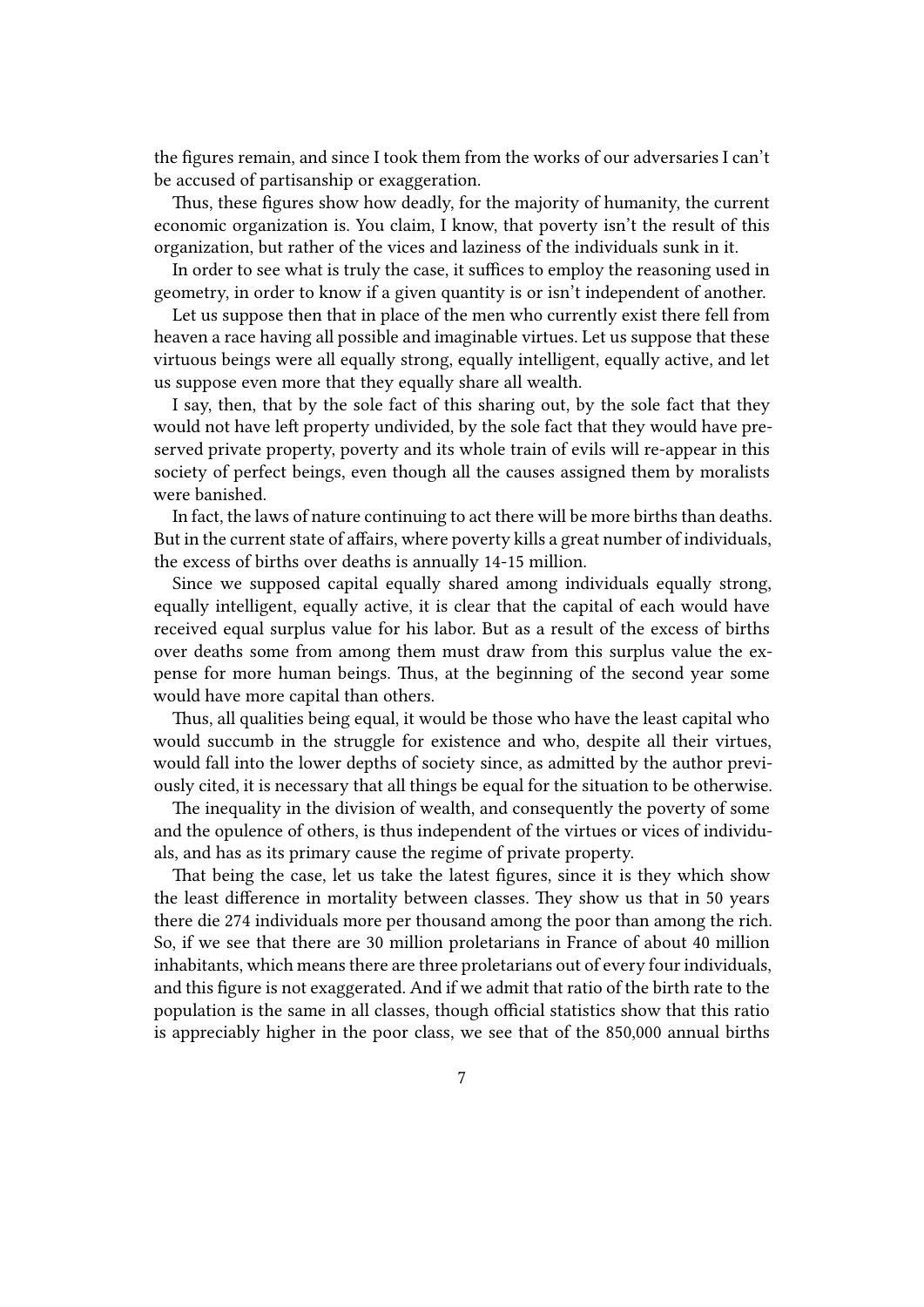shown in these statistics, 635,000 are attributable to the working class and hence, a simple calculation shows us that 174,575 individuals on average die each year, victims of the social organization you defend.

That makes daily for around 480 deaths attributable to the economic conditions that result from the current property regime: 480 daily!

And you tell us to be patient, and you speak to us of wise and slow – especially slow – reforms; and you don't seem to realize that every three minutes of delay, from your stubbornness or indifference to social renovation on the basis of justice and solidarity, costs a man his life.

And if one of these unfortunates finally rebels against that organization that crushes him, you call him criminal.

And you don't want us to protest when we see the roles so audaciously reversed?

We proletarians, you enslave us from childhood to all sorts of arbitrary wishes, you force us to perpetual capitulations of conscience, you leave us no other positive rights than that of dying of hunger; you overload us with all kinds of obligations, each more fantastic than the others, and if, finally recognizing that you have no right to impose such a yoke on us we rebel against this organization that tortures us, which degrades us, which every year kills hundreds of thousands of ours, which ceaselessly puts our existence at risk, it is we the enslaved, the exploited who are the criminals!

Is it not for having claimed that none of this was true that I was condemned?

And yet precise, determined, scientifically known facts are there to prove that I was right. Is it not positively demonstrated that living beings differ from inanimate beings by their faculty to react against the influences of the surrounding milieu? Is it not certain that this faculty is the condition "sine qua non" of their existence? Is it not obvious that the social organization that annually causes the deaths of so many unfortunates is perpetuated by the spontaneous or consented cooperation of all! This being so, is it not as clear as possible that those whose existence the social order places in danger have the natural right to act against all those who, voluntarily or not, perpetuate it? I thus put forth nothing but the truth in the incriminated article.

After all, we have to see things as they are. Poverty means not only suffering for those plunged in it, it is also death. And in the end, what can you base the affirmation on that the 480 unfortunates that your social state kills daily don't have as much right to live as the others? And if, through selfishness or indifference they have the right to kill us more or less quickly with the assistance of physical privations and moral sufferings, why would we not have the right to kill the killers and their accomplices – conscious or not – by any other means? The social state that engendered such evils, did it not exist before us? Is it not then those who do all they can to maintain it who are the first to threaten the lives of their kind? And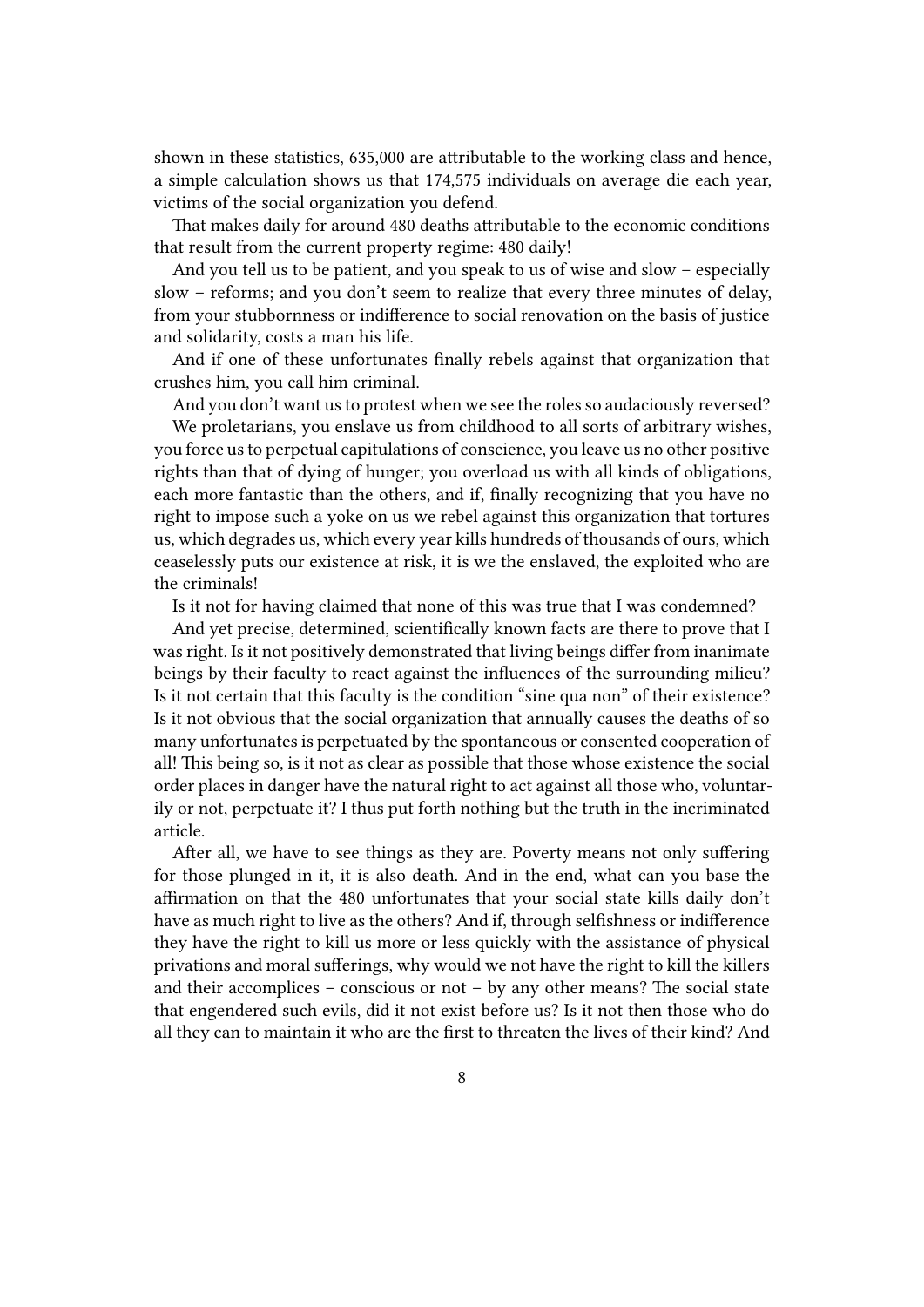when the latter revolt and demand their right to existence by some means, when they render blow for blow, are they not acting in legitimate defense?

Why would you want these 170,000 individuals who your economic institutions kill each year to allow themselves to be killed without saying a word? It's honest to kill us by anonymous murder, but we're criminals in rebelling against such a pretention? And we don't even have the right to establish the facts, to make it known that all we are doing is defending ourselves?

You would like to prevent us from crying out to all: "But we're the ones who are being attacked, but we're the ones they kill." The facts attest to this, the official statistics proclaim it, our adversaries themselves, in their books, coldly do an accounting of our corpses. So we're not the ones who are criminals!

The propaganda by the deed that you attack us for is something that we practice by following your example. For in fact, it is in large part by acts, by tortures, by rewards, by examples that the leaders of the past inculcated in the minds of past generations the moral ideas they judged favorable to establishing their domination, and it's by the same procedures that you seek to perpetuate it in the minds of the present generations.

Do you think that we don't see this clearly? Do you think that we don't see that despite all your beautiful speeches on the superiority of human nature that you act as if you were convinced that man is nothing but an animal; that his acts, his ideas are fatally determined by the influence of the surrounding milieu? In fact you employ, in order to train your slaves to bring you your dividends, the same procedures that you use to train your dogs to bring you your prey. You whip, them, you caress them, you impose diets on them, you leave them a bone or the leftovers from your table. You give your deserving slaves medals or shining uniforms, just as you give dogs collars with ribbons and bells, because you know that both are stupid enough to kill each other in harness.

Among the leaders it is as if there is a vast conspiracy against good sense and reason. They take no account of the positive data of modern science. People receive subventions to teach the children of the people that the earth was created in six days six thousand years ago; that a whale swallowed a man and other things of the same caliber, and this despite the discoveries of geology and anatomy. They are officially taught spiritualism, though they know it is nothing but a mass of pure hypotheses, most of which do violence to the facts. Yet they know full well that this is a vast fraud for, in the higher teachings of science they have for some time ceased speaking of God, the soul, and other metaphysical foolishness. The physiologist, as Littre said, notes that the brain thinks, just as the physician notes that matter has weight, and one no more dares to speak of the soul to the former than one dares show the second, along with Chateubriand "God lowering the solar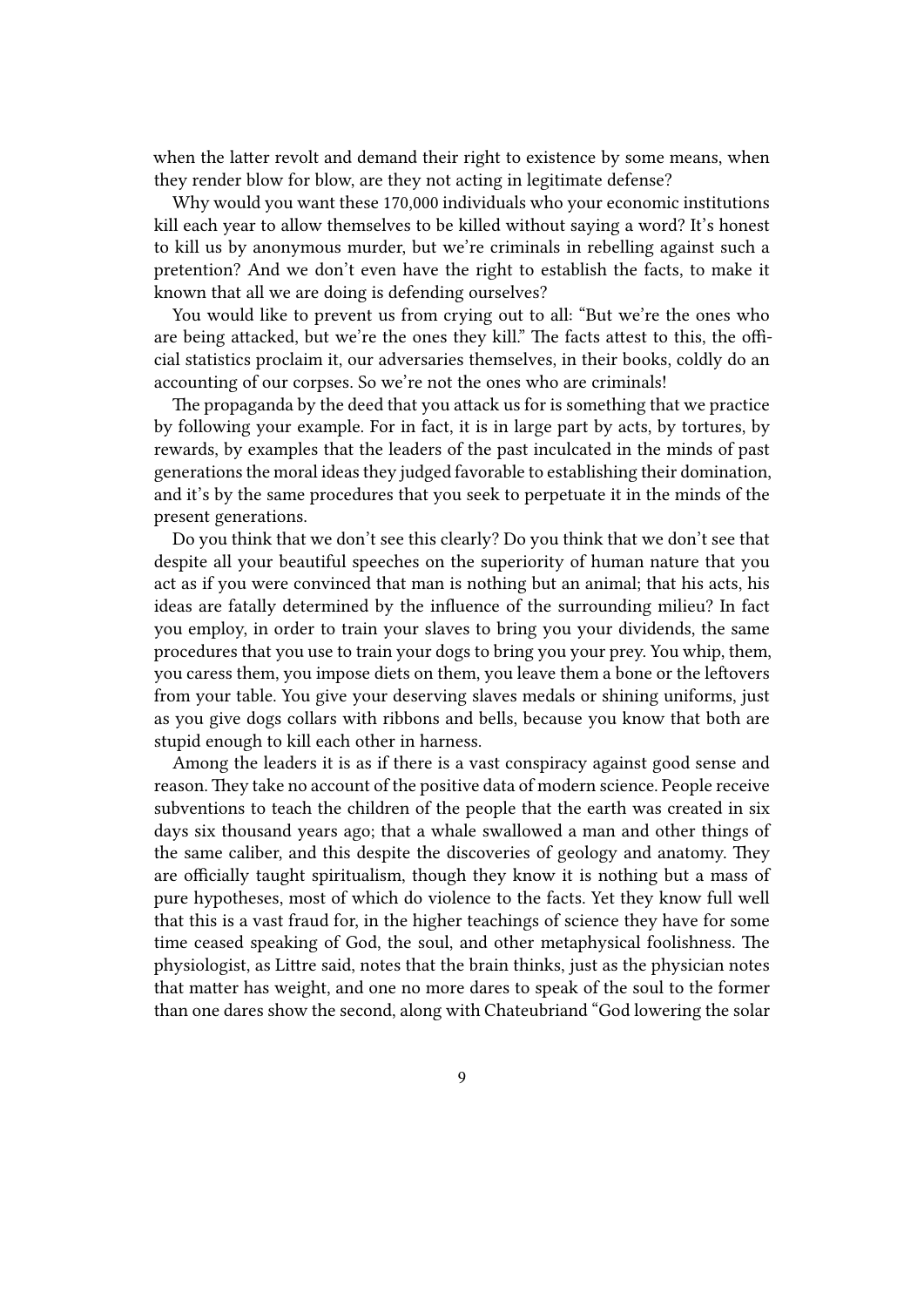orb to the Occident and raising the moo to the Orient, while all the while attentive to the prayers of his creature," for fear of having them burst out laughing.

Unfortunately, among the leaders, there are those who sometimes give the game away. Did Mr. E. Lepelletier not recently deplore in the ECHO DE PARIS the custom of giving scholarships to a few children of the people permitting them to pursue their studies, saying that this made for a breeding ground for anarchists. And in fact, he was right: those who know and who aren't blinded by interest are necessarily rebels. What Mr. E Lepelletier said is what all conscious leaders think. They would like us to speak the truth about things only to those who will keep quiet about them, for they know that science is the mother of revolt. They would like to prevent the poor from knowing and reasoning, for in order to enjoy themselves they need only beasts of burden and they feel that they will only preserve for themselves the material realm of humanity by reserving to themselves the exclusive possession of the intellectual realm.

It is in vain that biology and physiology demonstrate to us that all the phenomena accomplished by man are subject to the grand principle of determinism, which dominates all of modern science. They always speak to us of free will and responsibility, as if our acts of volition were not determined – as well as all the other natural phenomena – with the assistance of their conditions of existence. What do they base themselves on in affirming the existence of this free will? On nothing. They affirm it, and that's enough. Are laws not external to us? Doesn't their existence influence the acts of individuals? Doesn't this manifest influence prove that our acts are determined by conditions that are, in part, external to us and consequently independent of us? All of this is obvious, but they audaciously deny the facts, because the leaders can only maintain their supremacy by misleading.

And so it is that for having used the natural right all human beings have to express their ideas, for having answered the false accusations they make against us, for having told the truth that they want to once again impose upon me, and for good, the shameful yoke of prison; attacked in this way in my rights, in my freedom, in my life, in contempt of all justice; pursued by the agents of those in power, placed in the impossibility of surviving; placed before the alternative of dying of hunger here or of consumption in the deadly climate of the tropics, I gave blow for blow in proportion to my strength, by virtue of my right of legitimate defense. Having respected the rights of all, having answered words by words, writings by writings, I was perfectly within my rights in responding with acts for acts. For it is only right that, respecting the rights of others that I want them to respect mine; that leaving everyone free to express his ideas I claim the right to express mine; that causing harm to no one I would want to have my liberty and my life respected.

I had in any event put nothing forward than the truth, and speaking the truth, even when it is disagreeable to the leaders, means rendering a service to all. Hu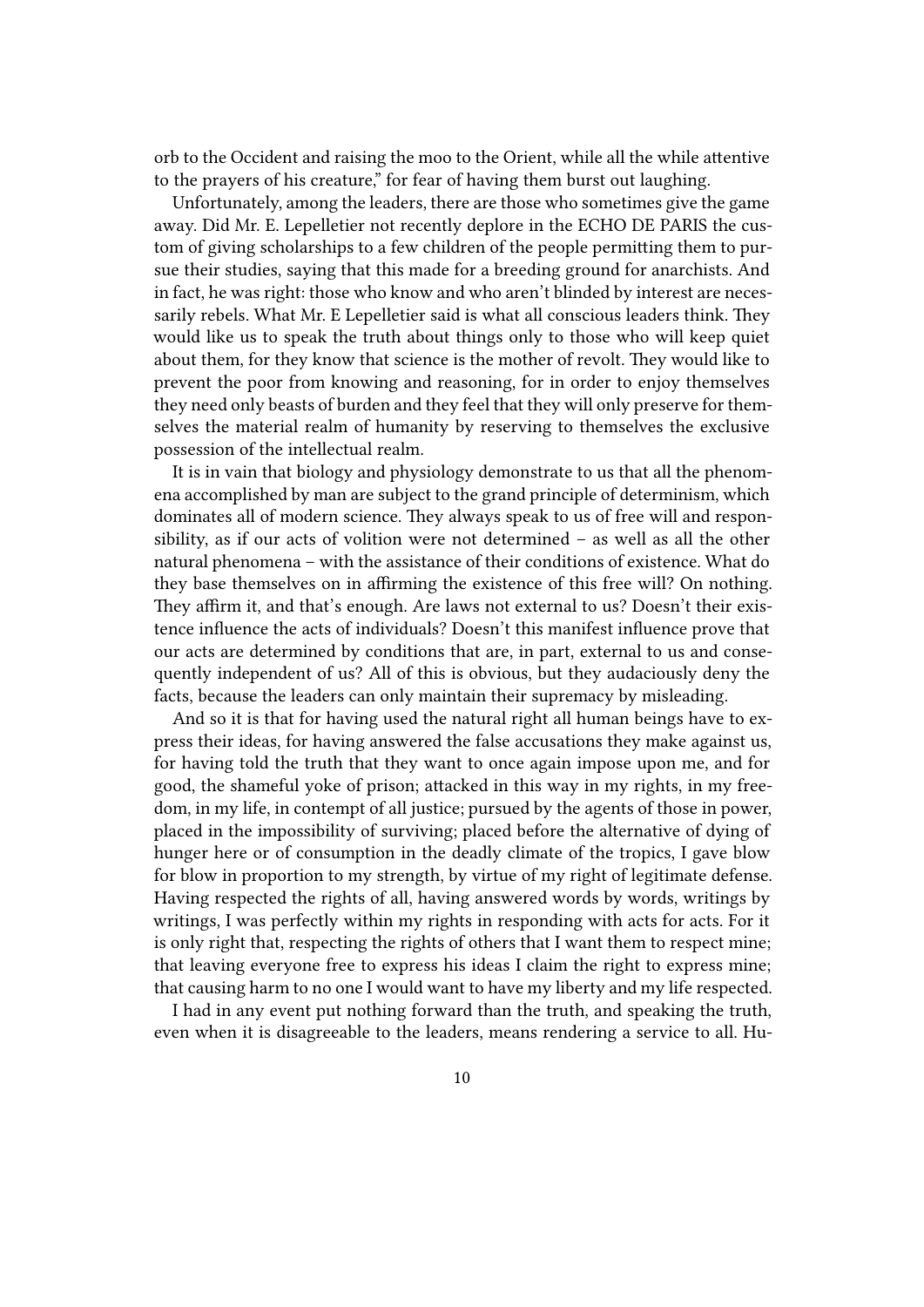manity will never be too rich in truths, for ignorance and the false ideas that flow from it are the sources of all evil.

In fact, if these evils continue to afflict humanity, if the order of things that engenders them maintains itself even though the immense majority of individuals has an interest in their disappearance; if we even see a great number of individuals among those who have the greatest interest in social renovation do everything they can to hinder it it is because, trusting in appearances, they don't realize the ravages that deadly organization causes among them; it's that they don't know their rights as living beings, poor sheep whose shepherds lead them to believe that it is in their interest to allow themselves to be shorn and criminal to resist.

Well then, this blindness, cause of so much suffering, of so many deaths, we want to put an end to it. Behind the sickness that lays lows 480 proletarians daily, we want to show the poverty, the privations, the excess of fatigue that prepare the way for the action of the pathogenic microbes, and behind the poverty we want to show the economic organization that engenders it and the ceaseless actions of those in power and their agents, who perpetuate the latter and say: "There are the causes of our sufferings, of the premature deaths of those like us. Our natural right as living beings is to react against them and to suppress them, whatever they might be."

You claim to have the right to teach the children of the people, in the schools that you euphemistically call neutral, that Carnot died victim of a sect of criminals called anarchists. And we, for our part, claim the right to tell them that more than 170,000 proletarians die annually in France, victims of a social organization that you know to be murderous, but which you maintain all the same because it grants you privileges. Yes, we claim the right to speak out like you and to tell the truth to all.

You claim to have the right to preach submission and resignation to the victims of the social organization without telling them on what precise fact you rely to claim that they must submit to you; without telling them why they must resign themselves to suffering and prematurely dying in order to make your lives sweeter and longer. And it is for this reason that we say to them: There is no certain fact that proves that it's obligatory that it be you who perish; it is not more just, it is not more moral that it be one more than it is the other who succumbs, so don't allow yourselves to be crushed, defend your dignity, your rights, your liberty, your lives by all means necessary. They are all good, all honest, and the more strongly you strike the better it will be. And we claim the right to say this because, ourselves victims of this organization, we don't, by our silence, become accomplices of the evils it engenders. We claim the right to say this because it is true, because it is just, as history – that is, the experience of past centuries – teaches us this. We are accused of inciting murder because we tell the unfortunate not to allow themselves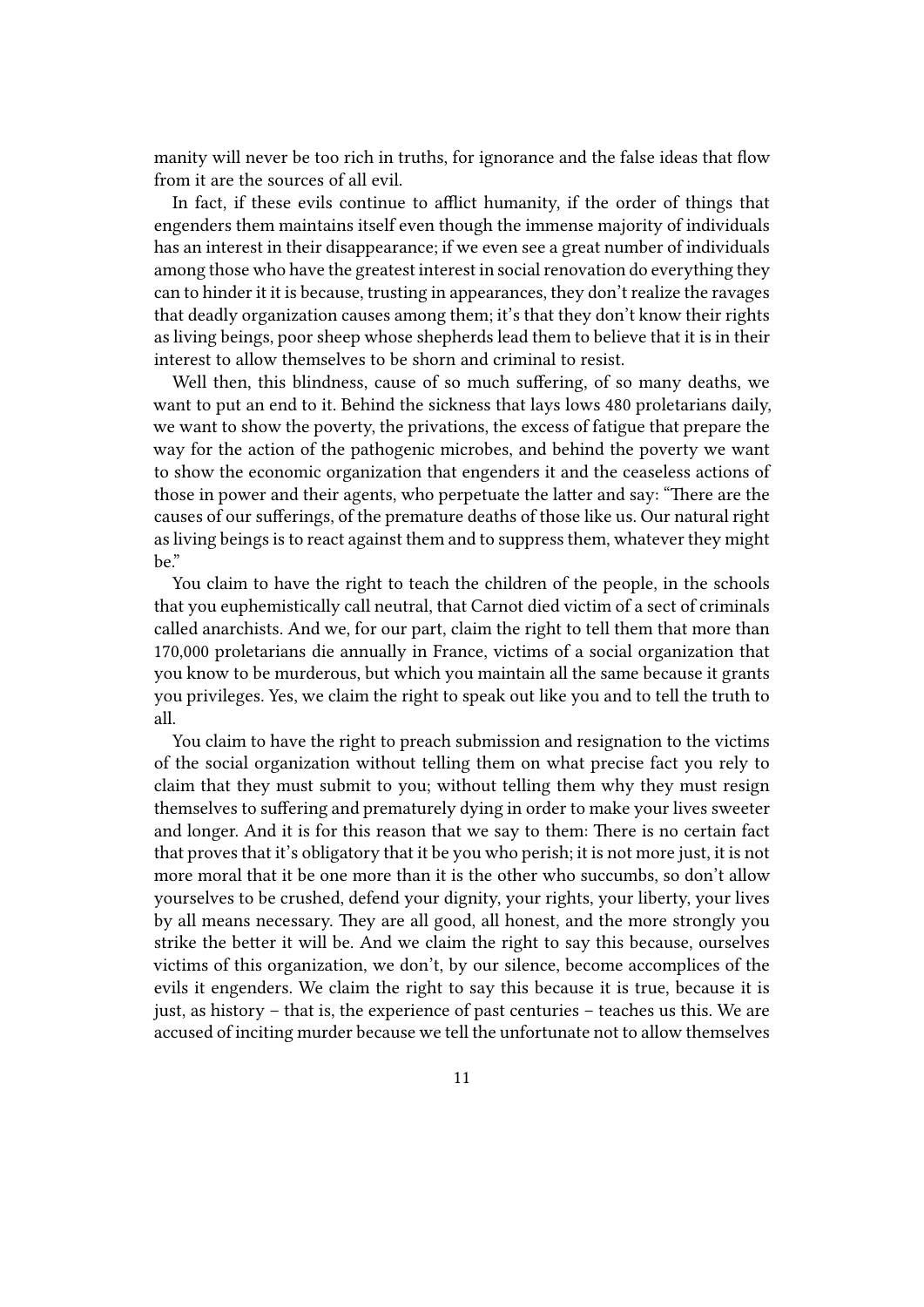to be oppressed. But look at who accuses us! It is those who daily incite the hatred of people against people, who try to awaken racial and religious hatred; it is those who dream of vast hecatombs where millions of men armed with perfected rifles will kill each other; it is those who hypnotize their slaves so as to prevent them from thinking that our true enemies are our masters. Oh admirable logic of party spirit! When one of the unfortunates who the social organization tortures and kills revolts his victims are always innocent. But those who you lead to their death in your colonial expeditions in order to gather plumes, crosses and braids in the bloody mud of battlefields, are they not innocent too?

The figures we just saw teach us that in the first five years of existence 286 children per thousand die in the working class due to privations imposed on them by the social organization. Isn't it strange that it is precisely those who do all they can to perpetuate this state of affairs that so ironically reproach us for not appreciating life at its true value and of causing innocent victims?

And you want to forbid every cry of revolt before such a monstrosity veiled by such hypocrisy. Forbid us from crying out to fathers and mothers: "You don't see that this social order, the new Moloch, is devouring your children? Rebel!"

The theory of innocent victims is doubtless quite beautiful. Its development can allow for beautiful oratorical movements, but it must be remembered more often. It shouldn't only be remembered when one of us appears before "judges:" you must always have it in your memories. Every time, in the middle of your affairs or pleasures when you hear the hour sound you must say: "Twenty more of my kind have died, victims of the social organization, and not only did I do nothing to save them, but I did all I could to make them perish, I did all I could to perpetuate that organization that kills: in an hour twenty more will be dead, victims of the same anonymous murder, perpetrated by the indifferent, by all those who act like me."

Yes, you have to always tell yourselves this. And then if your hearts aren't cold and dry, if in your heart of hearts you don't say: "I could care less about who suffers and who dies," if you want to dissociate yourselves from the anonymous killers by an act of striking reprobation , then you'll have the right to speak of innocent victims. But I warn you that in this case you won't be coming to this room unless it will be like me, handcuffed, on the side of the accused.

The proletarian every day sees his children go pale, fade away and die, and if you sometimes deign to recognize, in order to get his votes, that things could be better, you still condemn what you call mad impatience, for you are in no hurry, having all you need.

And if it matters little to you, in fact, that a delay of a few years in social evolution costs the lives of a few million little poor people, it's not that way for us. And so we will not cease to cry out: "Don't vote; rebel, rebel! For the experience of centuries,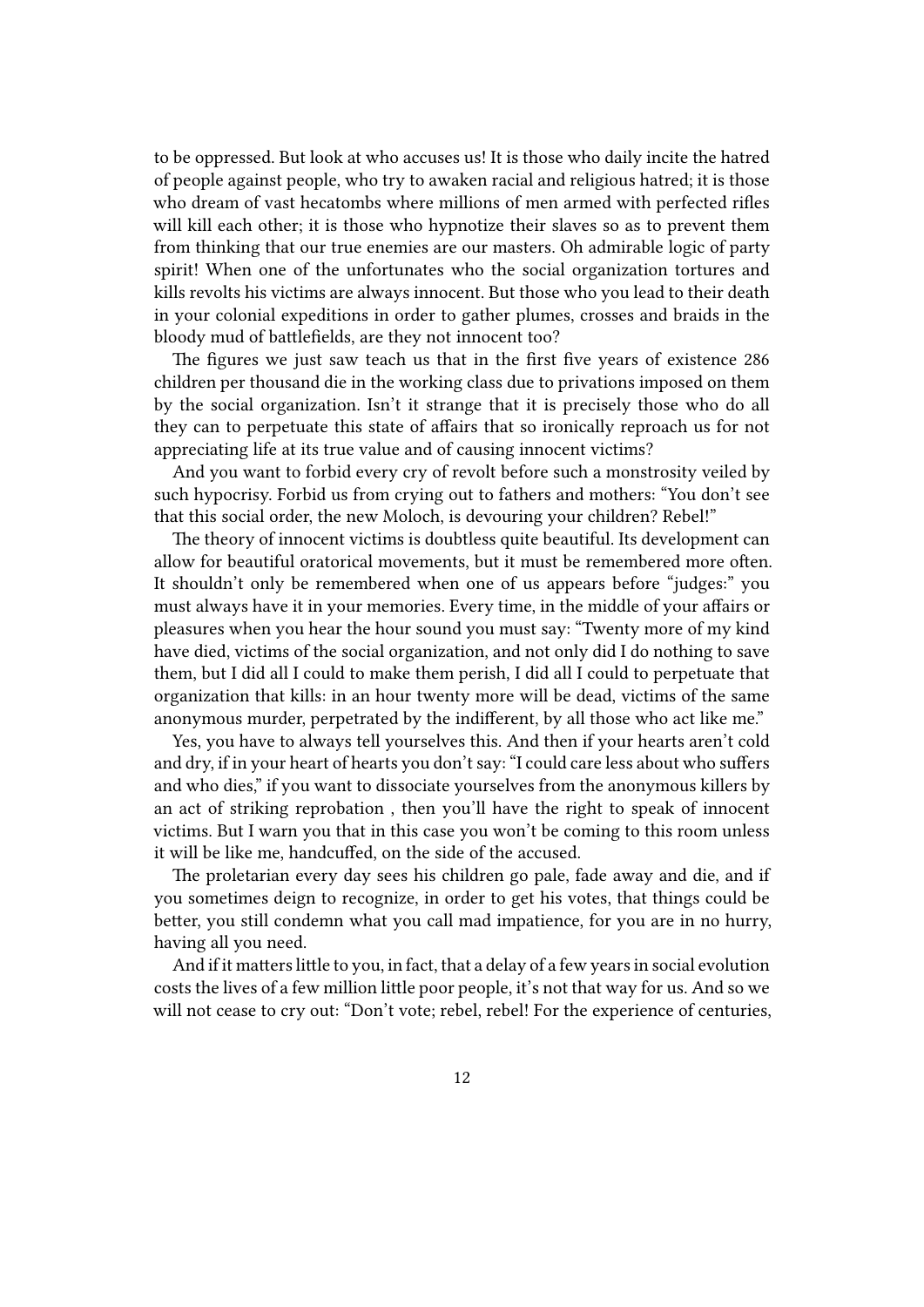written down in humanity's annals, shows us that nothing is obtained without that."

The night of August 4 only comes after July 14.

Social progress, reforms – even the most illusory – have only been able to be obtained through violence. They have never been the work of the obedient, of the resigned, but always that of rebels who, threatened by laws, in prisons, at the foot of the gallows, proudly answered humanity's masters: *non serviam*!

History also teaches us that the hindrances to progress have always come from those in power, and that consequently as long as there remains a vestige of power humanity, hindered in its natural evolution, hindered in its march to a better life, will be forced from time to time to overthrow by violent revolutions the barriers put up by the privileged of the moment, who want to see it indefinitely camped in an institution, made eternal in the adoration of an idea. And it is for this, to spare them many revolutions, many heartbreaks that we say to men: "Don't stop at the fourth of fifth step: go right on to the end, to liberty, to anarchy, for it is only then that humanity can evolve without violent shakeups towards ever retreating limits of perfectibility."

Editor's note: it is not for apologetic reasons that we are publishing this "declaration" delivered by the anarchist Etiévant before the Assize Court of Paris in 1897. Along with obvious truths, it contains definite errors and lovely concepts that are stained with utopianism. Nevertheless, it maintains all of its documentary value in the eyes of impartial researchers as well as all individuals who wish to come to their own opinions through the objective study of all doctrines and social systems.